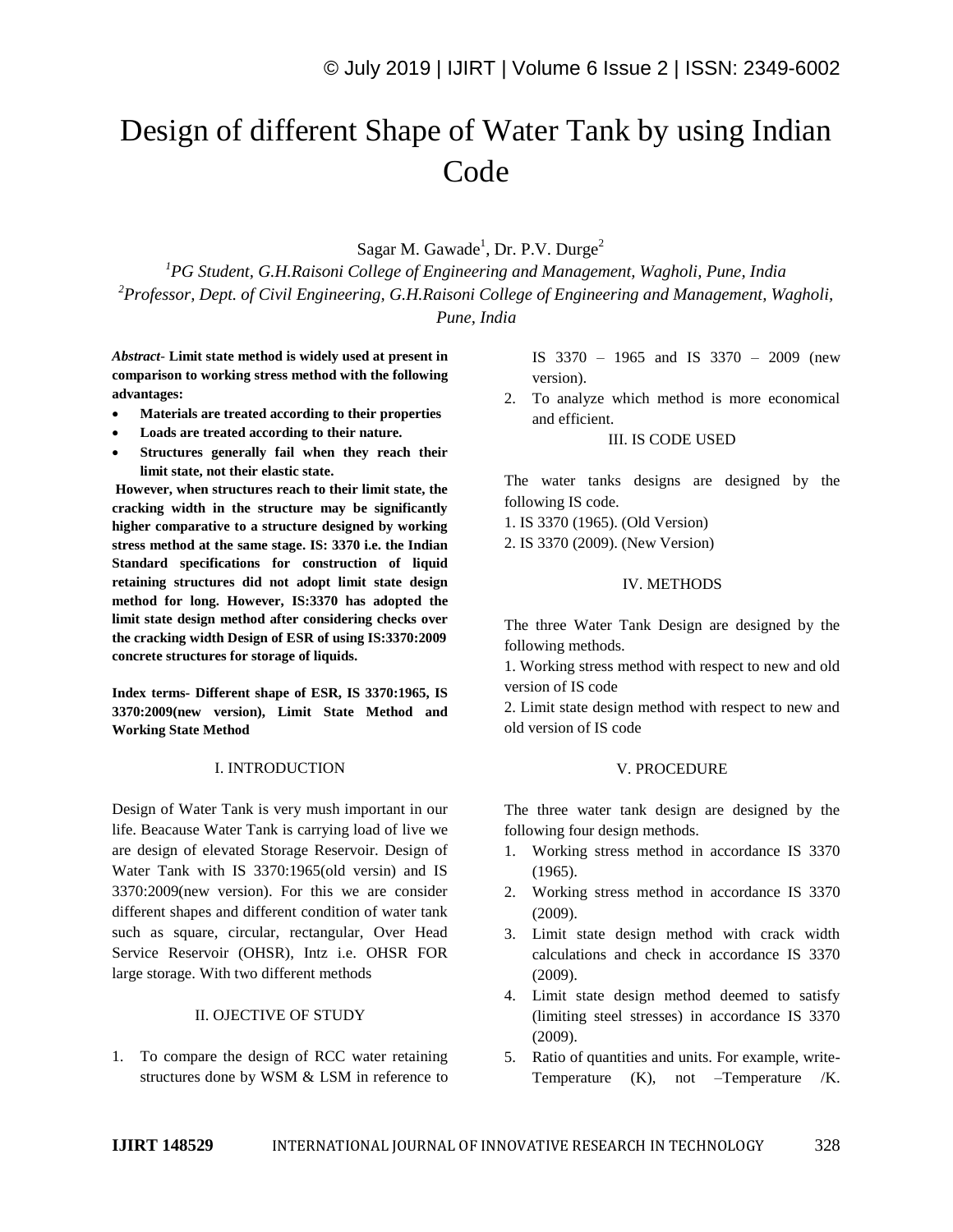Multipliers can be especially confusing. Write―Magnetization (kA/m) or

## VI. COMPARATIVE STUDY OF THREE WATER TANK USING WAORKING STRESS METHOD AND LIMIT STATE METHOD

|                             | working stress method    |                              | глин этие резіgн мешов  |                                    |
|-----------------------------|--------------------------|------------------------------|-------------------------|------------------------------------|
| <b>Structural Element</b>   | IS 3370 - 1965           | IS 3370 - 2009               | <b>Crack Theory</b>     | <b>Deemed</b> to<br><b>Satisfy</b> |
|                             |                          | <b>TOP DOME</b>              |                         |                                    |
| Area of Steel<br>Required   | $300$ mm <sup>2</sup>    | $175$ mm <sup>2</sup>        | $120$ mm <sup>2</sup>   | -----                              |
| <b><i>Cage</i></b> Change   |                          | 41.66 %<br>×.                | 60%<br>×.               |                                    |
| <b>Thickness Required</b>   | $100$ mm                 | $100$ mm                     | $100$ mm                | $100$ mm                           |
| <b>%age Change</b>          |                          | Nil                          | Nil                     | Nil                                |
|                             |                          | <b>TOP RING BEAM</b>         |                         |                                    |
| Area of Cross Section       | $62623$ mm <sup>2</sup>  | $62623$ mm <sup>2</sup>      | $34500$ mm <sup>2</sup> | $34500$ mm <sup>2</sup>            |
| <b>%age Change</b>          |                          | Nil                          | $-45%$                  | $-45%$                             |
| Area of Steel Regd.         | $780$ mm <sup>2</sup>    | $820$ mm <sup>2</sup>        | $445$ mm <sup>2</sup>   | $820$ mm <sup>2</sup>              |
| <b>%age Change</b>          |                          | $+5.12%$                     | 43%                     | $+5.12%$                           |
|                             |                          | <b>CYLINDRICAL TANK WALL</b> |                         |                                    |
| <b>Base Level Thickness</b> | 350 mm                   | 350 mm                       | 140 mm                  | 140 mm                             |
| <b><i>%age</i></b> Change   |                          | 0%                           | 60%                     | $-60%$                             |
| Steel at base               | $3200$ mm <sup>2</sup>   | $3700$ mm <sup>2</sup>       | $1995$ mm <sup>2</sup>  | $3700$ mm <sup>2</sup>             |
| <b>%age Change</b>          |                          | $+15.6%$                     | 37.65%                  | $+15.6%$                           |
| <b>Top Level Thickness</b>  | $200$ mm                 | $200$ mm                     | $100$ mm                | $100$ mm                           |
| <b>%age Change</b>          |                          | $+0%$                        | 50%<br>٠                | $-50%$                             |
| Steel at top                | $800$ mm <sup>2</sup>    | $925$ mm <sup>2</sup>        | $500$ mm <sup>2</sup>   | $923$ mm <sup>2</sup>              |
| <b>%age Change</b>          |                          | $+15.62%$                    | 37.5%                   | $+15.37%$                          |
|                             |                          | <b>BOTTOM RING BEAM</b>      |                         |                                    |
| Area of C/S                 | $720000$ mm <sup>2</sup> | $720000$ mm <sup>2</sup>     | 540000 mm <sup>2</sup>  | 540000 mm <sup>2</sup>             |
| <b>%age Change</b>          |                          | $+0%$                        | 25%                     | $-25%$                             |
| Steel                       | $5320$ mm <sup>2</sup>   | $6140$ mm <sup>2</sup>       | $3315$ mm <sup>2</sup>  | $6140$ mm <sup>2</sup>             |
| <b>%age Change</b>          |                          | $+15.41%$                    | 37.68%                  | $+15.41%$                          |
|                             |                          | <b>CONICAL DOME</b>          |                         |                                    |
| <b>Thickness</b>            | 600 mm                   | $600$ mm                     | 500 mm                  | 500 mm                             |
| <b>%age Change</b>          |                          | $+0%$                        | 20%                     | $-20%$                             |
| Steel                       | $5100$ mm <sup>2</sup>   | $5890$ mm <sup>2</sup>       | $3180$ mm <sup>2</sup>  | $5885$ mm <sup>2</sup>             |
| <b>%age Change</b>          |                          | $+15.5%$                     | 37.64%                  | $+15.40%$                          |
|                             |                          | <b>BOTTOM SPHERICAL DOME</b> |                         |                                    |
| Thickness                   | 300 mm                   | 300 mm                       | $200$ mm                | 200 mm                             |
| <b>%age Change</b>          |                          | $+0%$                        | 33.33%                  | $-33.33\%$                         |
| Steel                       | $900$ mm <sup>2</sup>    | $525$ mm <sup>2</sup>        | $1506$ mm <sup>2</sup>  | $642$ mm <sup>2</sup>              |
| <b>%age Change</b>          |                          | $-41.66%$                    | $+67.33%$               | $-28.66%$                          |

1. Comparative Result of INTZ Type Water Tank

2. Comparative Result of Rectangular Water Tank Situated on ground Structural Element

|                                          | <b>Working Stress Method</b> |                          | <b>Limit State Design Method</b> |                             |
|------------------------------------------|------------------------------|--------------------------|----------------------------------|-----------------------------|
| <b>Structural Element</b>                | IS 3370 - 1965               | IS 3370 - 2009           | <b>Crack Theory</b>              | <b>Deemed</b> to<br>Satisfy |
|                                          |                              | <b>ROOF SLAB</b>         |                                  |                             |
| <b>Thickness</b>                         | 250 mm                       | 250 mm                   | 154 mm                           | 154 mm                      |
| %age Change                              |                              | $-0%$                    | $-38.4%$                         | $-38.4%$                    |
| Steel                                    | $1260$ mm <sup>2</sup>       | $1260$ mm <sup>2</sup>   | Not Applicable                   | Not<br>Applicable           |
|                                          |                              | <b>COLUMNS</b>           |                                  |                             |
| Area of Cross Section                    | $122500$ mm <sup>2</sup>     | $122500$ mm <sup>2</sup> | $40000$ mm <sup>2</sup>          | $40000$ mm <sup>2</sup>     |
| %age Change                              |                              | $-0%$                    | $-67.34%$                        | $-67.34%$                   |
| Area of Steel Regd.                      | $980$ mm <sup>2</sup>        | $980$ mm <sup>2</sup>    | $1206$ mm <sup>2</sup>           | $2387$ mm <sup>2</sup>      |
| %age Change                              |                              | $-0%$                    | $+23%$                           | $+143%$                     |
|                                          |                              | <b>VERTICAL WALL</b>     |                                  |                             |
| Wall<br><b>Thickness</b><br>at<br>bottom | 520 mm                       | 520 mm                   | 230 mm                           | $230$ mm                    |
| %age Change                              |                              | $-0$ %                   | $-55.76%$                        | $-55.76%$                   |
| Wall Thickness at mid<br>height          | 190 mm                       | 190 mm                   | 180 mm                           | 180 mm                      |
| <b>%age Change</b>                       |                              | $-0$ %                   | $-6%$                            | $-6%$                       |
| <b>Steel at Base</b>                     | $1300$ mm <sup>2</sup>       | $1925$ mm <sup>2</sup>   | $1570$ mm <sup>2</sup>           | $3900$ mm <sup>2</sup>      |
| %age Change                              |                              | $+48%$                   | $+21%$                           | $200 \%$                    |
| Steel at Mid Height                      | $4185$ mm <sup>2</sup>       | $4830$ mm <sup>2</sup>   | $904$ mm <sup>2</sup>            | $4830$ mm <sup>2</sup>      |
| %age Change                              |                              | $+15.4%$                 | $-78%$                           | $+15.4%$                    |
|                                          |                              | <b>BASE SLAB</b>         |                                  |                             |
| <b>Thickness</b>                         | 230 mm                       | 230 mm                   | 230 mm                           | 230 mm                      |
| %age Change                              |                              | $+0$ %                   | $+0%$                            | $+0%$                       |
| Steel                                    | $2790$ mm <sup>2</sup>       | $3220$ mm <sup>2</sup>   | $1950$ mm <sup>2</sup>           | $4137$ mm <sup>2</sup>      |
| <b>%age Change</b>                       |                              | $+15.4%$                 | $-30.1%$                         | $+48.2%$                    |

3.Comparative Result of Square Water Tank Situated on ground

| <b>Structural</b><br><b>Element</b> | <b>Working Stress Method</b> |                       | <b>Limit State Design Method</b> |                                         |
|-------------------------------------|------------------------------|-----------------------|----------------------------------|-----------------------------------------|
|                                     | IS $3370 - 1965$             | IS 3370 - 2009        |                                  | <b>Crack Theory   Deemed to Satisfy</b> |
|                                     |                              | <b>TANK WALL</b>      |                                  |                                         |
| <b>Thickness</b>                    | 530 mm                       | 530 mm                | $160$ mm                         | 160 mm                                  |
| $%$ age change                      | -----                        | Nil                   | $-69.8%$                         | $-69.8%$                                |
| <b>Steel</b>                        | $1000$ mm <sup>2</sup>       | $875$ mm <sup>2</sup> | $783$ mm <sup>2</sup>            | $1082$ mm <sup>2</sup>                  |
| <b>%age Change</b>                  | -----                        | $-12.5%$              | $-21.7%$                         | $+8.2%$                                 |
|                                     |                              | <b>BASE SLAB</b>      |                                  |                                         |
| <b>Thickness</b>                    | 280 mm                       | 280 mm                | $150$ mm                         | 150 mm                                  |
| <b>%age Change</b>                  | -----                        | Nil                   | $-46.42%$                        | $-46.42%$                               |
| Steel                               | $875$ mm <sup>2</sup>        | $810$ mm <sup>2</sup> | $1130$ mm <sup>2</sup>           | $1236$ mm <sup>2</sup>                  |
| <b><i>%</i></b> age Change          | -----                        | $-7.42%$              | $+29.15%$                        | $+41.25%$                               |

#### VII. CONCLUSION

Based on the results and discussions following conclusions are arrived at:

- 1. The size of members remained same for working stress method by IS: 3370 (1965) and IS:3370 (2009). However, the requirement of area of steel increased in IS:3370 (2009) for Intz type and rectangular water tanks as the allowable stresses in steel were lower. The steel required in square tank was approximately same in both the cases. However, the change in the clause of requirement of minimum steel decreased the steel required in bottom spherical dome in intz type of tank.
- 2. The size of members remained same for limit state design methods by IS:3370 (2009) in limit state of collapse as well in deemed to satisfy criteria for all the three tank designs. However, the requirement of area of steel increased in IS:3370 (2009) in serviceability design method as well in deemed to satisfy criteria for all the three tank designs as the allowable stresses in steel were lower.
- 3. The size of members as well as the requirement of steel decreased for limit state design method by IS: 3370 (2009) in comparison to working stress design methods of both IS: 3370 (1965) and IS : 3370 (2009) provisions for all the three type of tanks taken in study.

#### ACKNOWLEDGMENT

I express my profound sense of gratitude to my guide Prof. G. V. Joshi, Professor of department of Civil Engineering, G. H. Raisoni College of Engineering&